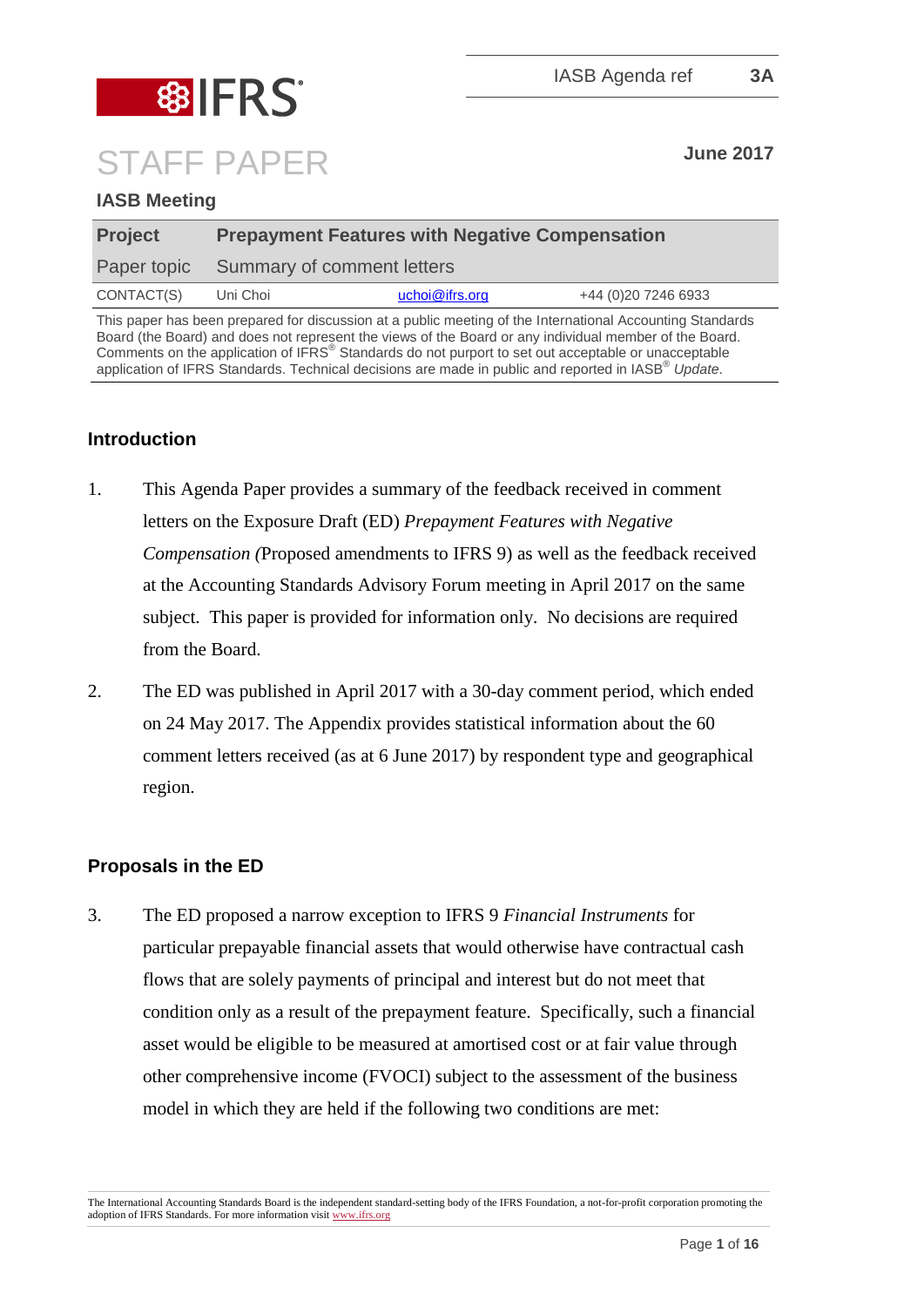- (a) the prepayment amount is inconsistent with paragraph B4.1.11(b) of IFRS 9 only because the party that chooses to terminate the contract early (or otherwise causes the early termination to occur) may *receive* reasonable additional compensation for doing so (hereafter called the first eligibility condition); and
- (b) when the entity initially recognises the financial asset, the fair value of the prepayment features is insignificant (hereafter called the second eligibility condition).
- 4. The ED proposed that the effective date of the amendments would be the same as IFRS 9; that is, annual periods beginning on or after 1 January 2018. In addition, the ED asked if a later effective date would be more appropriate (with early application permitted).
- 5. Finally, the ED proposed that the exception would be applied retrospectively subject to a specific transition provision, if doing so is impracticable. Applying that specific transition provision, when an entity first applies the amendments, if it is impracticable (as defined in IAS 8 *Accounting Policies, Changes in Accounting Estimates and Errors*) for an entity to assess the second eligibility condition on the basis of the facts and circumstances that existed at the initial recognition of the financial asset, then the entity would assess the contractual cash flow characteristics on the basis of the facts and circumstances that existed at the initial recognition of the financial asset without taking into account the proposed exception. The ED proposed no other specific transition provisions but asked for feedback on whether there are any additional transition considerations specific to entities that would apply the amendments after they apply IFRS 9.

#### **Executive summary of the comments**

- 6. The Basis for Conclusions on the ED used the label 'negative compensation' to refer to the outcome in which the party that chooses to terminate the contract early (or otherwise causes the early termination to occur) *receives* an amount (rather than *pays* an amount) for doing so. We have used that label throughout this paper.
- 7. In summary, the feedback received from all respondent types is as follows: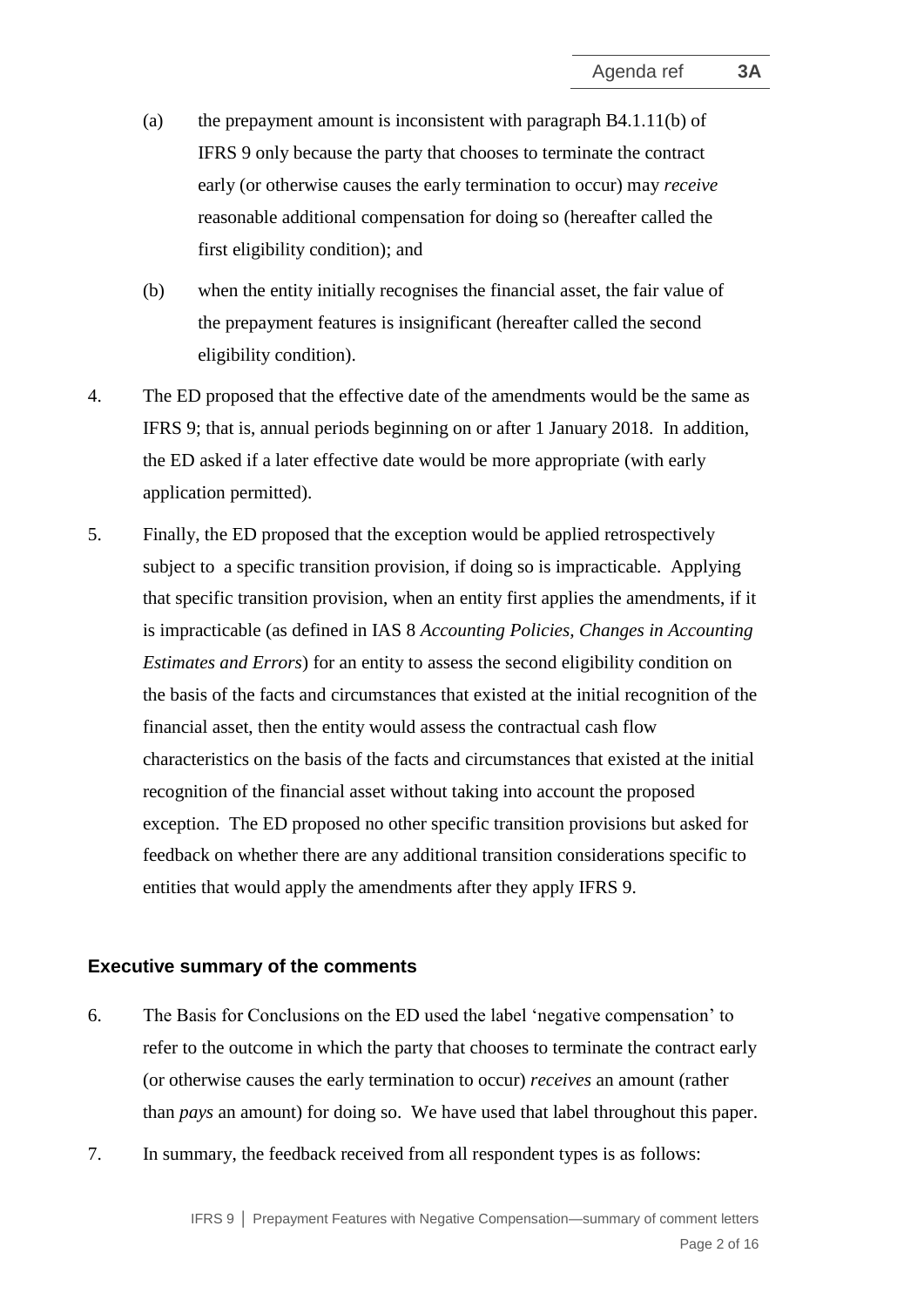- (a) Most respondents supported the Board's efforts to address the concerns raised about the classification of particular financial assets with prepayment features that may result in negative compensation. They believe some such prepayable financial assets should be eligible to be measured at amortised cost or at fair value through other comprehensive income (FVOCI) if that prepayment feature is the only reason the asset does not meet the 'solely payments of principal and interest' (SPPI) condition. Specifically, they said that prepayable financial assets should be eligible to be so measured if they do not meet the SPPI condition only because the compensation amount is 'negative', rather than 'positive'. They agree that amortised cost measurement provides useful information for such assets. Many respondents highlighted the urgency of the issue and urged the Board to finalise the amendments as soon as possible.
- (b) Most respondents agreed that the amendments should have a narrow scope but they had mixed view on the proposed eligibility conditions as described in bullets (c) and (d) below.
- (c) **The first eligibility condition**: Nearly all respondents who answered this question agreed with the first eligibility condition. However, many of these respondents , expressed concern that the Basis for Conclusions on the ED seems to interpret or provide additional guidance on some of the existing requirements in IFRS 9; in particular, the meaning of 'reasonable compensation for the early termination of the contract'. While that notion is used in the first eligibility condition proposed in the ED (see paragraph 3(a) of this paper), it also already exists in paragraph B4.1.11(b) of IFRS 9. Respondents said the amendments should not contain such interpretative guidance because that guidance is unnecessary, is outside the scope of the amendments and could have unintended consequences on the accounting for other instruments that the ED was not intended to address.
- (d) **The second eligibility condition:** Respondents had mixed views. While some respondents supported it, more than half of the respondents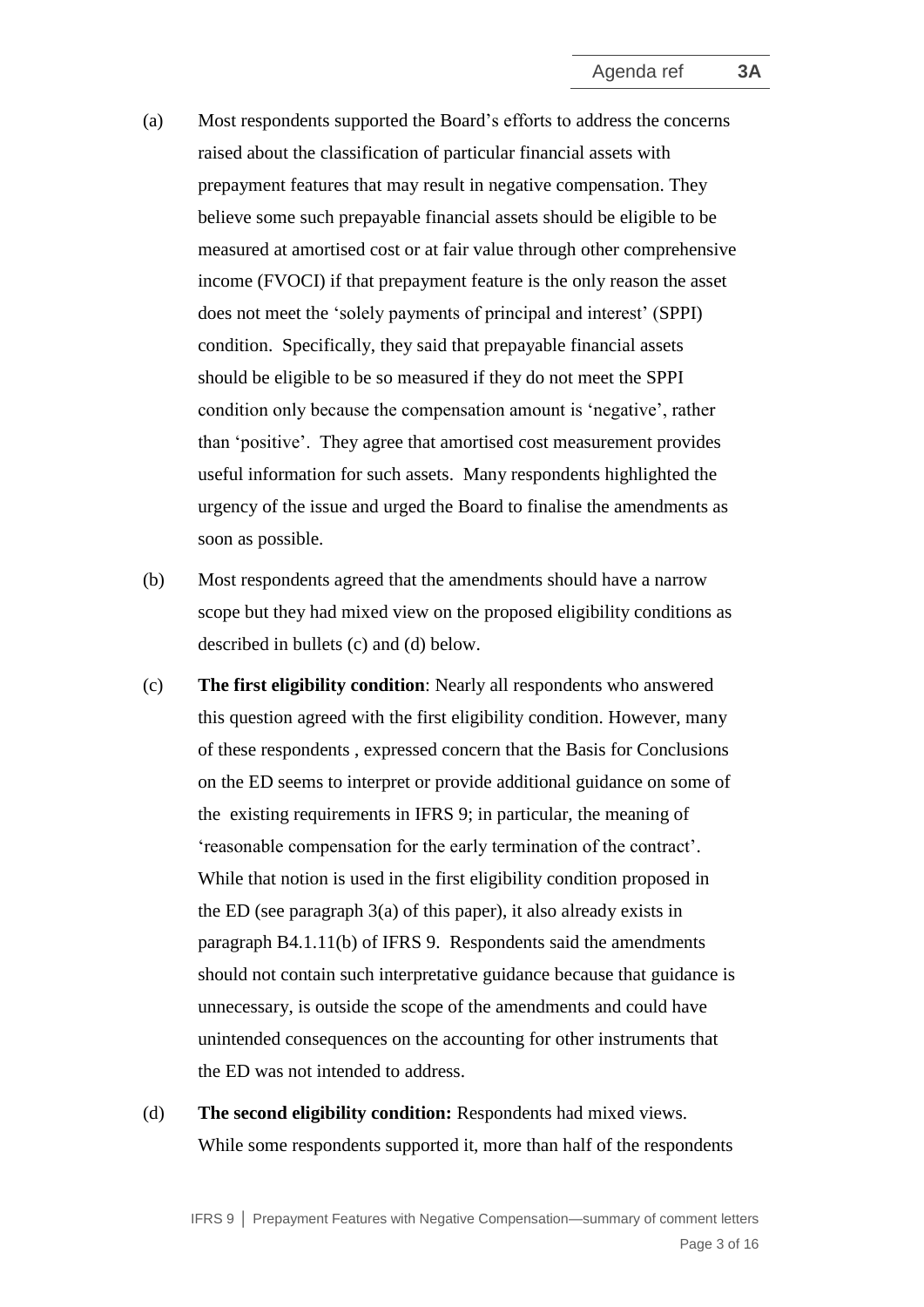disagreed with the second eligibility condition and recommended that it be deleted.

- (e) Respondents had mixed views on the proposed effective date. Many respondents agree with the proposal. However, some respondents, particularly those in jurisdictions where translation and/or endorsement processes are required before an IFRS Standard can be applied, said that they would prefer a later effective date; specifically, annual periods beginning on or after 1 January 2019 with early application permitted.
- (f) Most respondents supported the proposal to require retrospective application of the amendments with the specific provision proposed in the ED (see paragraph 5 of this paper). Some respondents who preferred that the effective date of the amendments is later than the effective date of IFRS 9 said that particular transition provisions in IFRS 9 should be made available again when the entity applies the amendments.

#### **Question 1—Addressing the concerns raised**

- 8. Nearly all respondents agreed that the Board should address the concerns raised about the classification of particular prepayable financial assets that may result in negative compensation. Specifically, they believe that negative reasonable compensation for the early termination of the contract should not in itself preclude amortised cost measurement. These respondents expressed the view that, as long as an entity holds these prepayable financial assets to collect their contractual cash flows, then amortised cost provides more useful information because expected credit loss and interest revenue (calculated using the effective interest method) amounts are more relevant than changes in fair value when assessing the performance (and future cash flows) of these assets.
- 9. Many respondents from Europe, Australia and North America stated that financial assets with prepayment features that may result in negative compensation are common within their jurisdictions. Respondents provided specific examples including aircraft financing loans in France, retail mortgages in Switzerland, nonretail loans in Australia, loans granted by credit unions in Canada, and loans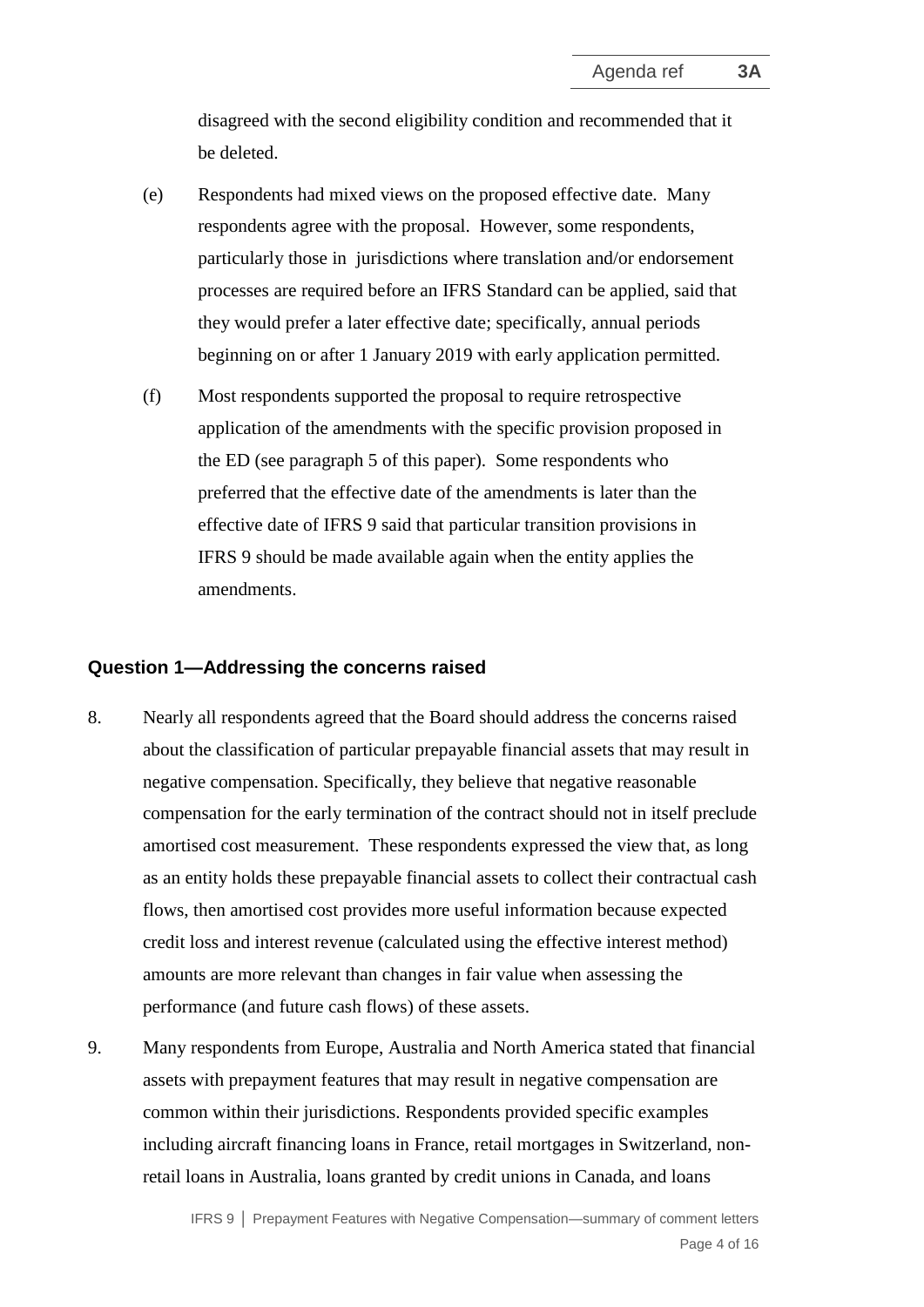granted by banks in the UK. Large accounting firms with global presence also stated that these features are common in certain markets and jurisdictions. Some of these respondents stated that prepayment features with negative compensation are intended to provide protection for the parties to the loan contract against changes in interest rates in the event of prepayment and are not used as a way to allow speculation on interest rates or introduce leverage.

- 10. Many respondents from Asia, Africa and Latin America stated that prepayment features that may result in negative compensation are not common in their jurisdictions.
- 11. Most respondents urged that the amendments be finalised as soon as possible so that entities can apply IFRS 9 taking into account the effect of the amendments. Some added that timely finalisation is critical so that the amendments have a better chance to be endorsed and/or translated in respondents' jurisdictions before the effective date of IFRS 9.
- 12. Whilst agreeing that the Board should address the concerns about financial assets with prepayment features that may result in negative compensation, some respondents expressed the following views:
	- (a) Many respondents believed that the proposals in the ED are not an 'exception' to the requirements in IFRS 9. In their view, negative compensation can still be consistent with the notion of a 'basic lending arrangement' and its the resulting cash flows can meet the SPPI condition as described in IFRS 9. See related comments in paragraph 23 below.
	- (b) A few expressed concern that introducing an exception would be a rulebased solution and would increase complexity, which in turn would reduce the understandability of the requirements in IFRS 9.
	- (c) Some said that the concerns about negative compensation could be addressed by issuing an Interpretation or a clarification of the existing requirements. While they acknowledged the views expressed by the Board and the IFRS Interpretations Committee on that matter, they think either an Interpretation or a clarification would be a more workable solution. A few added that those solutions could mitigate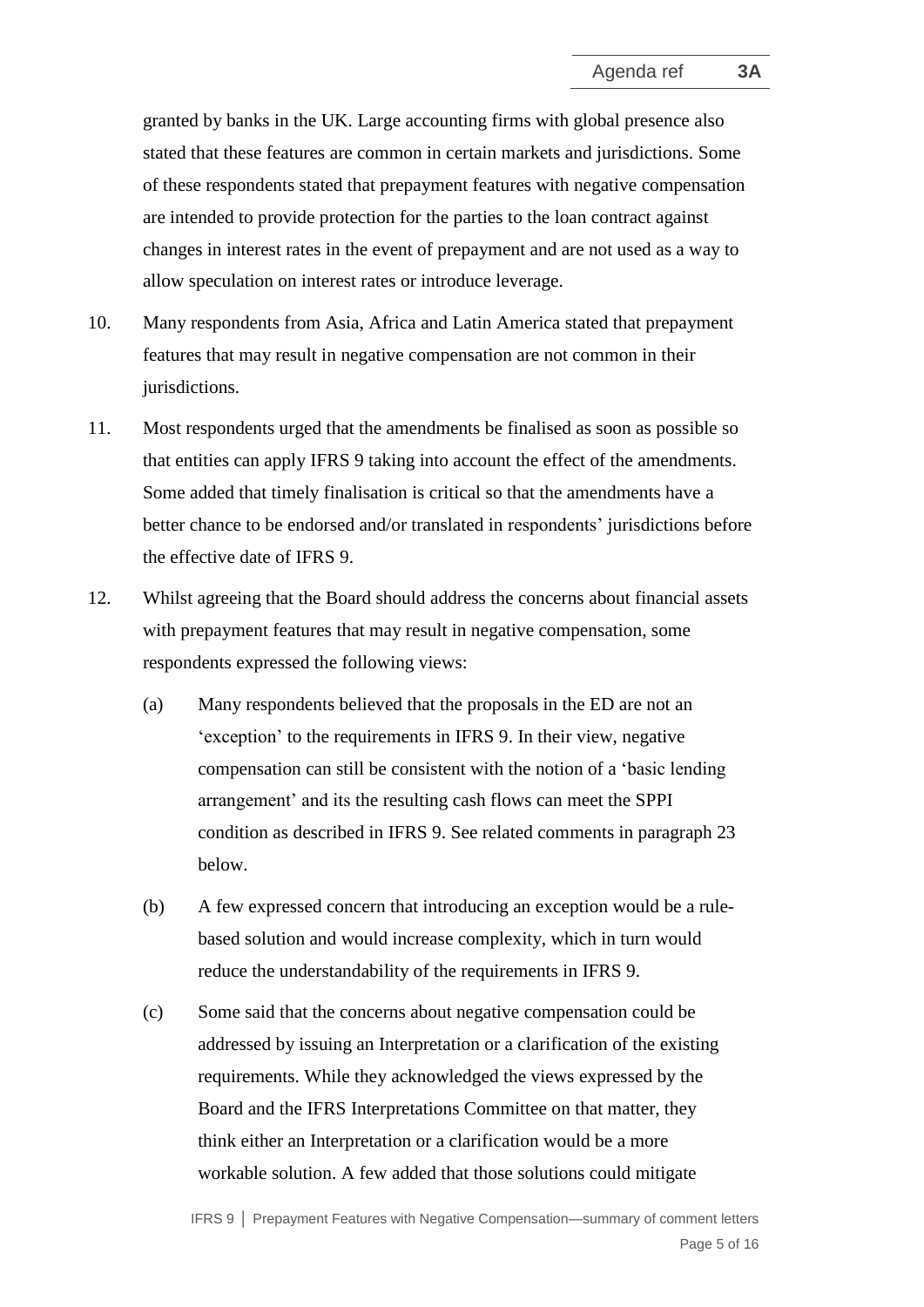some of the concerns around the proposal's effective date and the lead time necessary for endorsing and incorporating the amendments into the legal framework where necessary; and

- 13. A few respondents disagreed that the Board should address the concerns about negative compensation:
	- (a) A few respondents said that they believe the amendments are unnecessary because, in their view, the notion of 'reasonable additional compensation for the early termination of the contract' in paragraph B4.1.11(b) IFRS 9 already accommodates negative compensation. Further, these respondents expressed the view that paragraph B4.1.11(b) provides examples of contractual features that meet the SPPI condition and therefore does not explicitly prohibit prepayment features with negative compensation from meeting that condition.
	- (b) A couple of respondents (accounting bodies and standard setters) said that although they were not opposed to the proposals in the ED, the amendments should not be made at this stage because amending IFRS 9 so close to its effective date could disrupt implementation of the IFRS Standard. They added that the Board should review the issue as part of a more comprehensive review process, eg as part of the postimplementation review (PIR) of IFRS 9, and provide fundamental solutions rather than proposing an exception shortly before the effective date. There were some respondents who shared similar concerns over the timing of the proposed amendments. Although they did not object to the Board addressing the concerns, they urged that Board better articulate why the amendments are necessary.
	- (c) One respondent (a standard-setter) expressed the view that measuring a financial asset with a prepayment feature that may result in negative compensation at fair value through profit or loss provides more useful information because, for example, the holder is exposed to the risk of collecting an amount that is less than unpaid principal (for reasons other than credit)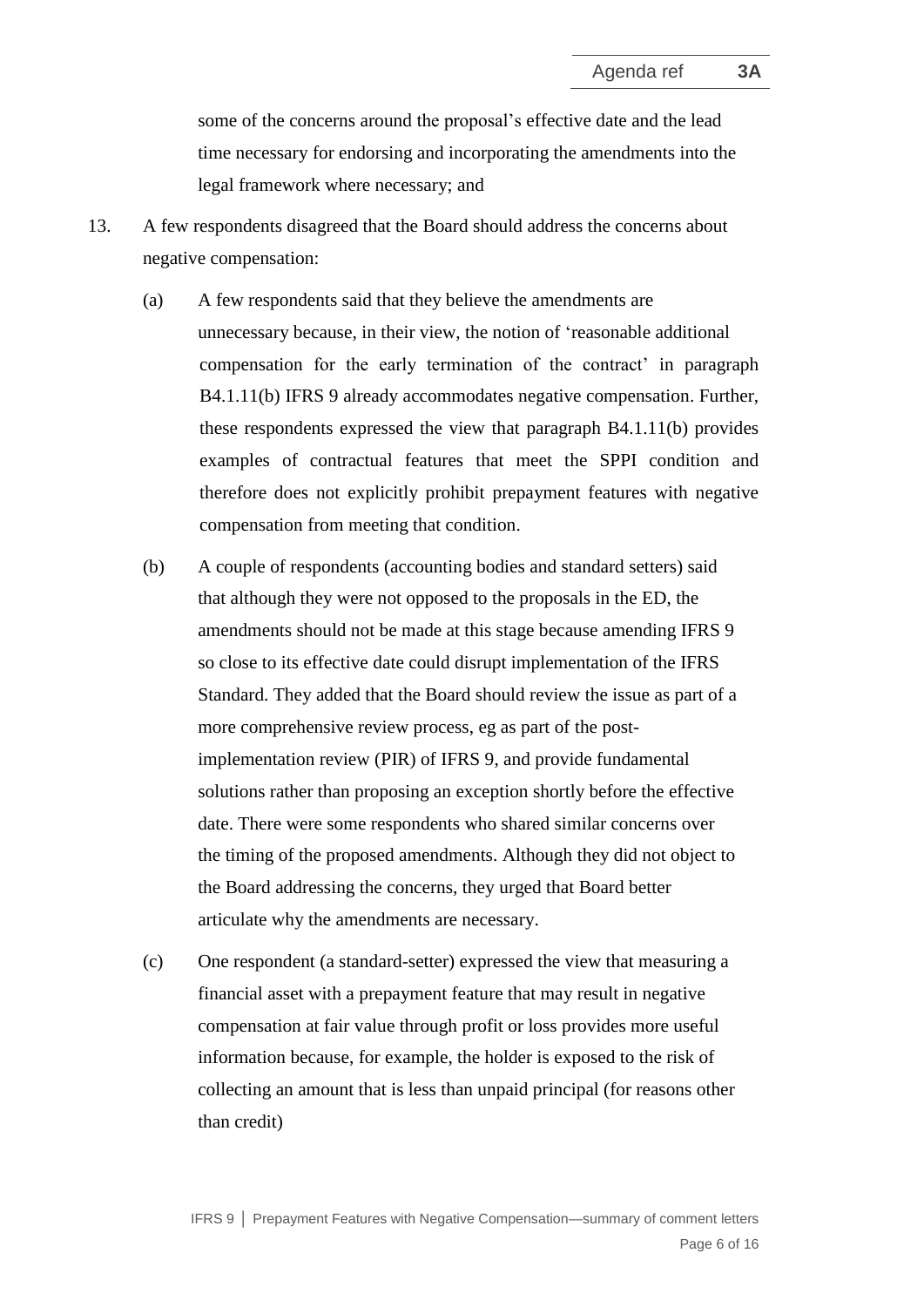14. A couple respondents said that the 30-day comment period was not sufficient to conduct an in-depth examination of the proposals in the ED and their ramifications. One respondent (an academic) disagreed with the rationale provided to reduce the comment period to 30 days.

#### **Question 2—Eligibility conditions**

15. Many respondents supported *both* proposed eligibility conditions. Consistent with the Board's views set out in the Basis for Conclusions on the ED, these respondents think the proposed conditions would improve the accounting for financial assets with particular prepayment features, without expanding the scope of the exception beyond the population of assets for which the effective interest method provides useful information. Other respondents generally supported the first eligibility condition but disagreed with the second eligibility condition. Feedback on those two eligibility conditions is summarised below.

## *First eligibility condition—reasonable negative compensation for the early termination of the contract*

- 16. Nearly all respondents who answered this question agreed with the first eligibility condition. Most of them stated that they believe that the fact that the reasonable compensation for early termination of the contract could be negative (rather than positive) should not be the only reason that an entity is prohibited from measuring a financial asset at amortised cost or at FVOCI. Accordingly, they agree that the first eligibility condition captures the correct population of financial assets.
- 17. However, many respondents (including most of those respondents who said such features were common in their jurisdictions/market) were concerned that the Basis for Conclusions on the ED interprets or provides additional guidance on the existing requirements of IFRS 9, specifically, the meaning of 'reasonable additional compensation for the early termination of the contract'. These respondents pointed out that while that notion is used in the first eligibility condition, it also already exists in paragraph B4.1.11(b) of IFRS 9. Respondents said the amendments should not contain any such interpretative guidance because in their view: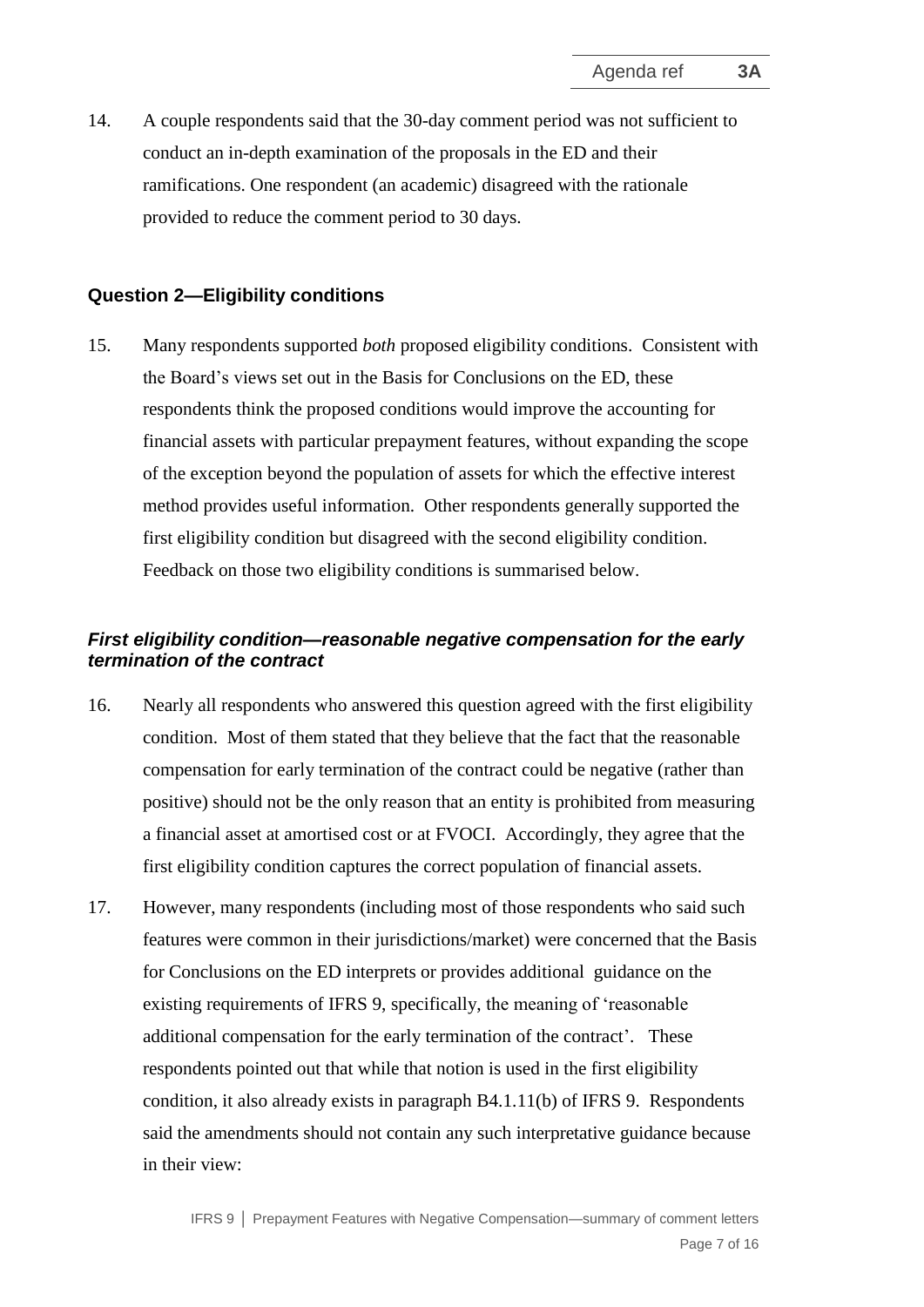- (a) such guidance is unnecessary to achieve the objective and is outside the scope of the amendments, and could have unintended consequences on the accounting for other instruments that the ED was not intended to address ;
- (b) entities implementing IFRS 9 have already exercised their judgement to apply the notion of 'reasonable additional compensation for the early termination of the contract' based on the existing principles in IFRS 9. Providing additional guidance that may change that application at this late stage could disrupt entities' implementation of IFRS 9; and
- (c) it is inappropriate to provide guidance on such an issue in the Basis for Conclusions. Such guidance, if provided, should be included in the authoritative text of IFRS 9 after being subject to separate due process steps specific to that matter.
- 18. Specifically, these concerns were raised in the context of the discussion in the Basis for Conclusions about the classification of instruments that are prepayable at their current fair value and instruments that are prepayable at an amount that includes the fair value cost to terminate an associated hedging instrument. Paragraph BC18 says that the IASB concluded that a financial asset prepayable at its current fair value would not meet the first eligibility condition. That is because such a prepayment amount is inconsistent with paragraph B4.1.11(b) not only because it may result in negative compensation but also because the amount exposes the holder to changes in the fair value of the instrument, and contractual cash flows resulting from such exposure are not solely payments of principal and interest. Therefore such a financial asset would be measured at fair value through profit or loss. Paragraph BC18 also says that the same conclusion would apply to a financial asset that is prepayable at an amount that includes the fair value cost to terminate an associated hedging instrument if that prepayment amount is inconsistent with paragraph B4.1.11(b) because the amount exposes the holder to factors that could result in contractual cash flows that are not solely payments of principal and interest.
- 19. In addition to the concerns about providing interpretational guidance in the Basis for Conclusions (described in paragraph 17 of this paper), respondents disagreed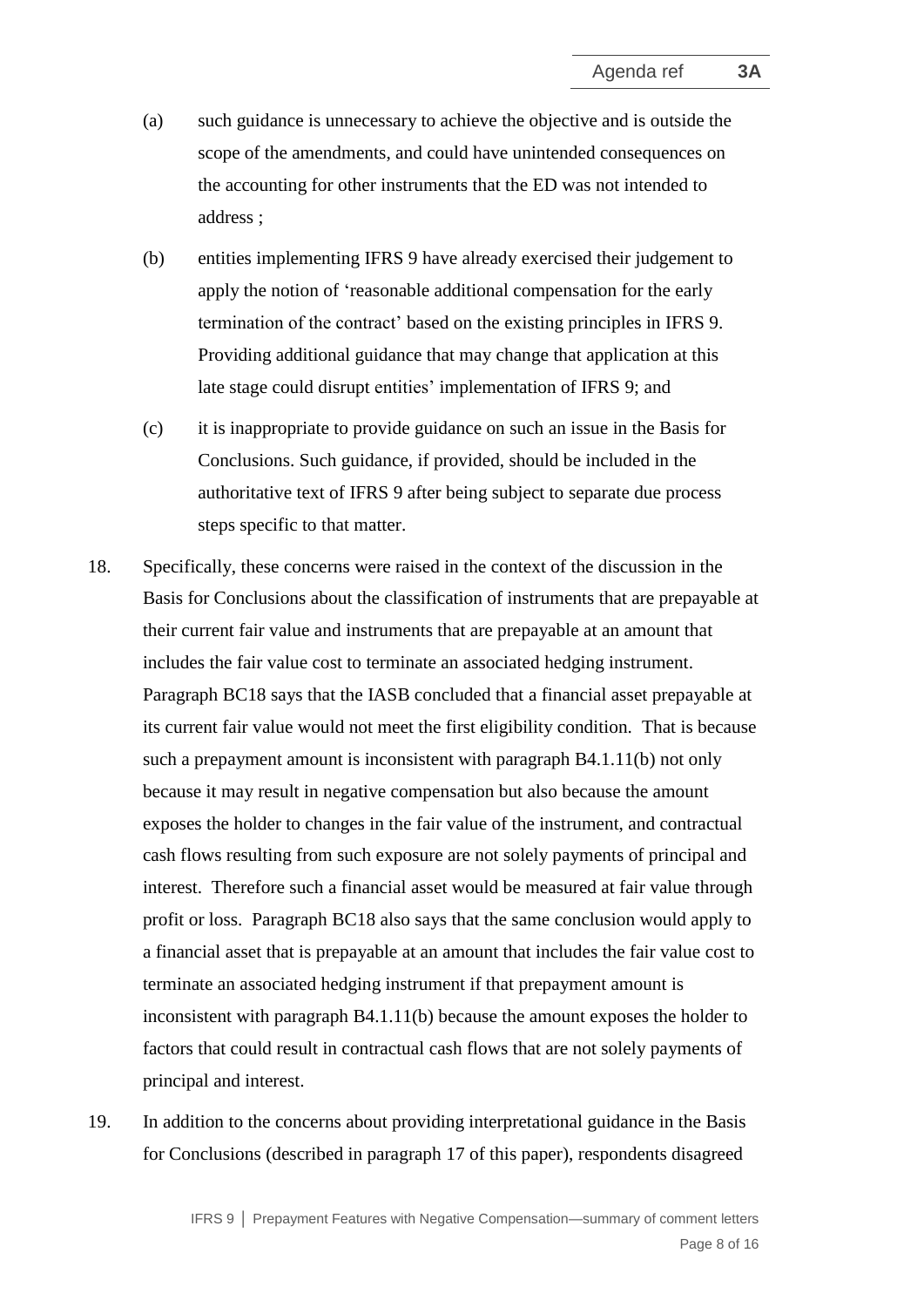with those statements because they believe that such prepayment amounts could represent reasonable additional compensation for the early termination of the contract, and therefore could meet the SPPI condition, in some circumstances, for example, if the change in fair value only arises from changes in market interest rates because there have been no significant changes in credit spread. Therefore they believe that it is inappropriate to conclude that such prepayments amounts would *never* meet the SPPI condition.

20. On the other hand, a couple respondents (regulators or standard-setters) supported the additional explanation in the Basis for Conclusions on the ED about the notion of reasonable compensation for the early termination of the contract, including the statements discussed in paragraph 18 above. However, these respondents believe that the explanation should be relocated to the standard rather than in the Basis for Conclusions.

## *Second eligibility condition—the fair value of the prepayment feature at initial recognition*

- 21. Respondents expressed mixed views about the second eligibility condition.
- 22. Respondents who agreed with the second eligibility condition generally supported it for the reasons that the Board set out in the Basis for Conclusions. However, more than half of respondents who answered this question, including most respondents who said that prepayment features with negative compensation are common in their jurisdiction or market, disagreed with the second eligibility condition. Paragraphs 23—29 below summarises the reasons respondents provided for their disagreement.
- 23. Most of the respondents who disagreed with the second condition said that the treatment of prepayment features with negative compensation should be aligned with the treatment of prepayment features with positive compensation. Therefore, they expressed the view that the first eligibility condition is sufficient and the second condition should be deleted because it creates asymmetry; ie IFRS 9 does not require entities to assess the fair value of prepayment features with *positive* compensation. Similar to the feedback described in paragraphs 12(a) and 13(a) of this paper, these respondents think there is no compelling reason that prepayment features with negative compensation cannot meet the SPPI condition while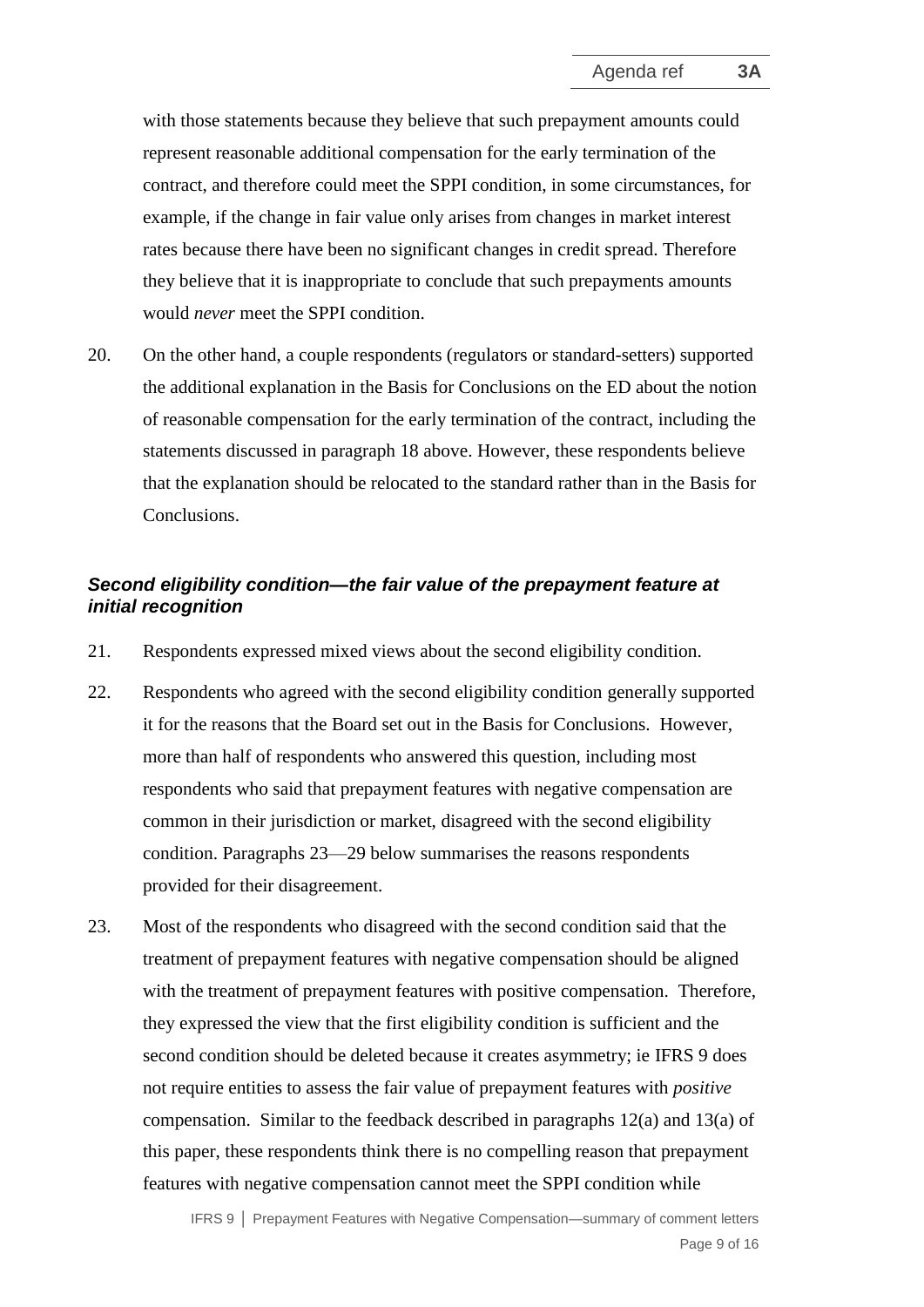prepayment features with positive compensation can . In their view, the 'sign' of the compensation amount does not change the characteristics of the contractual cash flows such that fair value through profit or loss becomes a more relevant measurement.

- 24. Some respondents disagreed with the statements in the Basis for Conclusions on the ED that note the Board's view that it would be inappropriate if the proposed exception significantly increased the frequency of catch-up adjustments applying paragraph B5.4.6 of IFRS 9. In paragraph BC21, the Board notes that prepayable financial assets that meet the first eligibility condition change the circumstances, or more specifically they increase the frequency, in which contractual compensation amounts could arise and recognising such frequent upward and downward adjustments in the gross carrying amount is generally inconsistent with the objective of the effective interest method. However, respondents express the view that such catch-up adjustments are an inherent feature of the amortised cost measurement method and they note such adjustments are already required for prepayment features with positive compensation. They observed that when applying IFRS 9, the frequency of the catch-up adjustments in accordance with paragraph B5.4.6 does not determine whether or not a financial asset meets the SPPI condition. Although many of these respondents agreed that the need for catch-up adjustments may increase when a prepayment feature involves both negative and positive compensation, they did not agree that this fact justifies the second eligibility condition; ie they disagreed that such an increase in catch-up adjustments should have the result that prepayment features with negative compensation are treated differently (with more restriction) than prepayment features with positive compensation.
- 25. Some respondents expressed the view that the second condition unduly restricts the scope of the amendments. A few said that it may be challenging to demonstrate that the fair value of prepayment feature is insignificant at initial recognition unless an instrument is prepayable at fair value, which the Board noted would not meet the first eligibility condition. Some said that if the prepayment amount includes compensation only for movements in the benchmark interest rate (ie it excludes compensation for changes in credit risk of the borrower), then such prepayment features likely will have a fair value that is more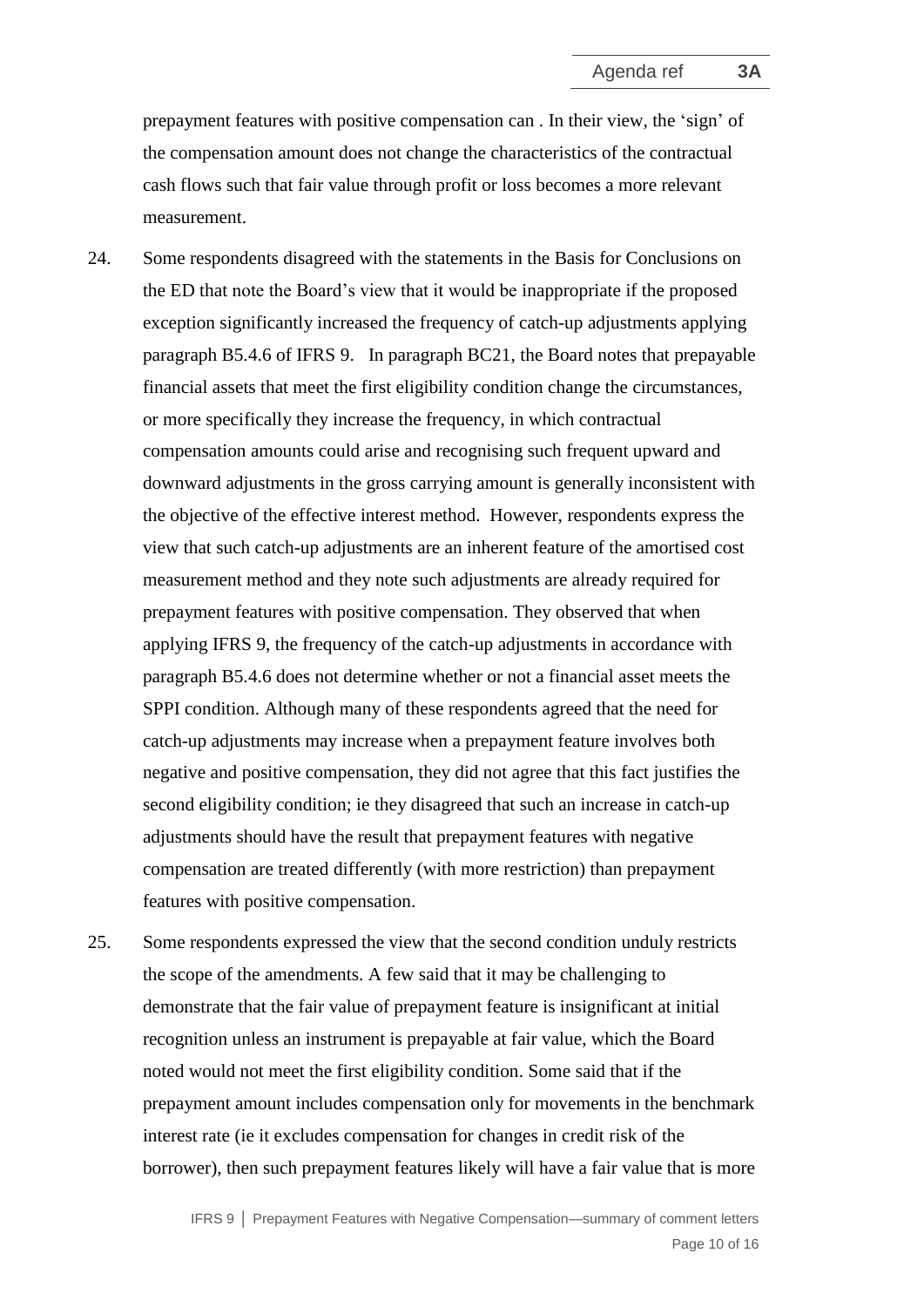than insignificant, even if the probability of exercise is low. Others noted that the fair value of a prepayment feature would be more than insignificant if the asset is acquired in the secondary market or in a business combination and market interest rates have moved since the asset was originated.

- 26. Some respondents expressed the view that the second eligibility condition would not achieve the Board's stated objective; ie to restrict the scope of the amendments so that financial assets are eligible to be measured at amortised cost only if it unlikely that prepayment (and thus negative compensation)will occur.
	- (a) Based on respondents' experience, the exercise of such features are often a business decision rather than a decision triggered by economic incentives such as fair value gains. Because of this, they think fair value is not a good measure of the likelihood that prepayment will occur.
	- (b) The fair value of the prepayment feature will also reflect the probability that positive compensation will occur. In some circumstance, the fair value of the prepayment feature may be more than insignificant largely due to the fair value of positive compensation. See paragraph 27(a) below for more discussion on this point.
	- (c) The fair value of the prepayment feature could still be insignificant even if it is likely that the feature will be exercised if:
		- (i) the prepayment amount is close to fair value; and/or
		- (ii) the estimated effect of positive compensation offsets that of negative compensation (if the compensation is symmetric).
- 27. There were mixed views on the difficulty of assessing whether the fair value of prepayment feature is insignificant when the entity initially recognised the financial asset:
	- (a) Some observed that determining the fair value of the prepayment features would be difficult. A few noted that the added cost and complexity of applying the condition would outweigh any benefit that it provides. A few of these respondents said that if a prepayment feature may result in either positive compensation or negative compensation, the fair value of the prepayment features will reflect both outcomes. They expressed the view that this could be distortive because IFRS 9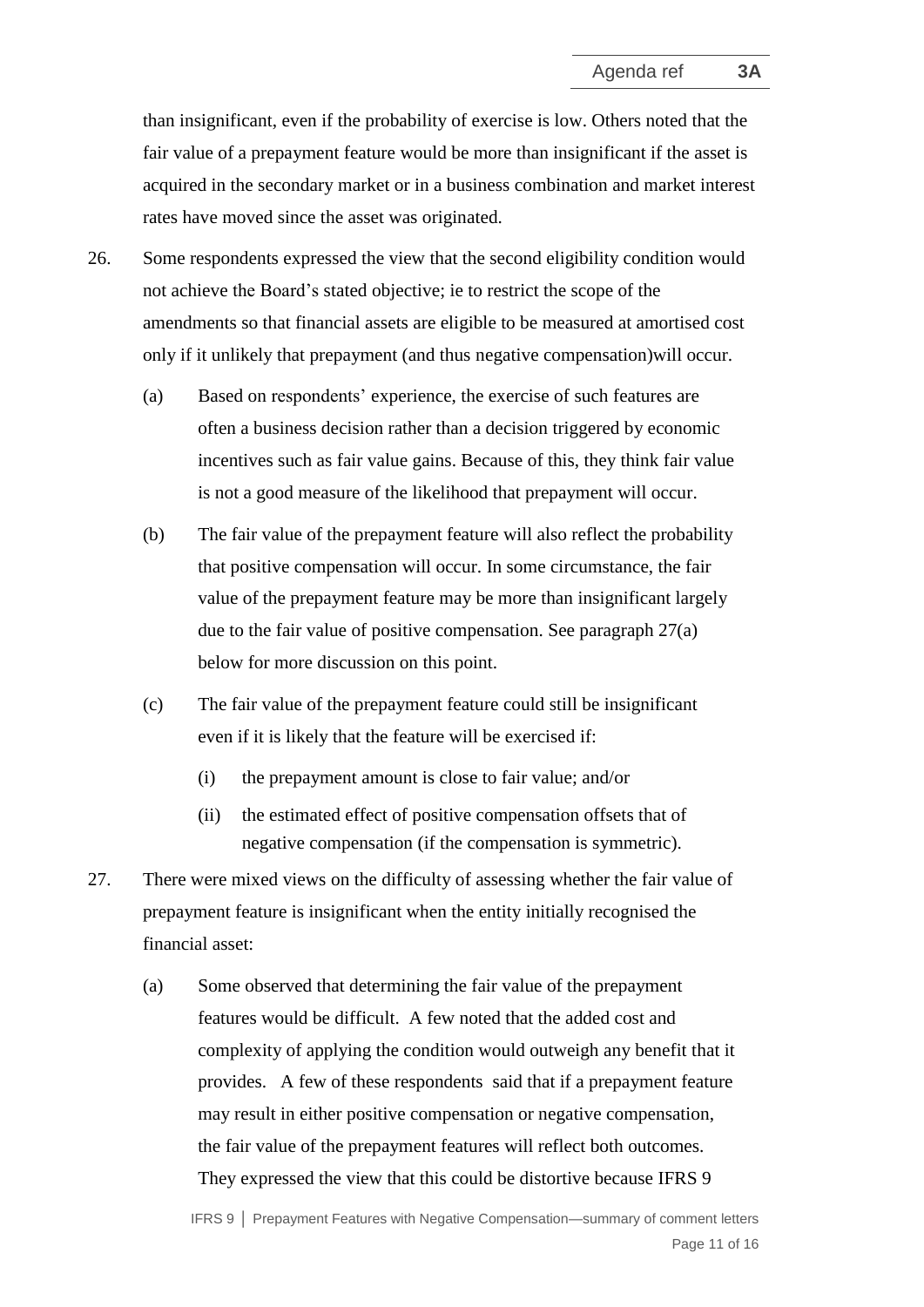does not otherwise require entities to assess the fair value of prepayment features with *positive* compensation. At least one respondent said that it is unclear how the second eligibility would be applied if the prepayment feature could result in negative compensation but the fair value of the feature, which is more than insignificant, reflects the fact that the holder expects to receive compensation rather than pay it; and

- (b) A few preparers said that, although they think the second eligibility condition is unnecessary, it can be operationalised. Moreover, these respondents said that they could support the second eligibility condition if it is necessary for a timely finalisation of the amendments.
- 28. A few said that the first eligibility condition limits the scope of the exception to a sufficiently narrow population. They think the second condition has little added benefit in this regard and is therefore unnecessary.
- 29. A few respondents who did not support the second eligibility condition suggested alternatives if the Board decides to retain two eligibility conditions. These respondents said that the Board's objective of limiting the scope of the amendments could be better achieved by focusing on one of the following features:
	- (a) the probability of negative compensation, and thus catch-up adjustments, occurring (based on historical experience and expected behaviour of the prepayment option holder(s));
	- (b) the probability of prepayment occurring (based on historical experience and expected behaviour of the prepayment option holder(s)); or
	- (c) the intrinsic value of the prepayment feature (ie excluding time value of the feature).

## *Interaction between the existing exception in paragraph B4.1.12 and the proposed exception*

30. Many respondents expressed concern about the explanation in the Basis for Conclusions on the ED about the interaction between the existing exception in paragraph B4.1.12 of IFRS (the exception that is applicable to assets that are

> IFRS 9 **│** Prepayment Features with Negative Compensation—summary of comment letters Page 12 of 16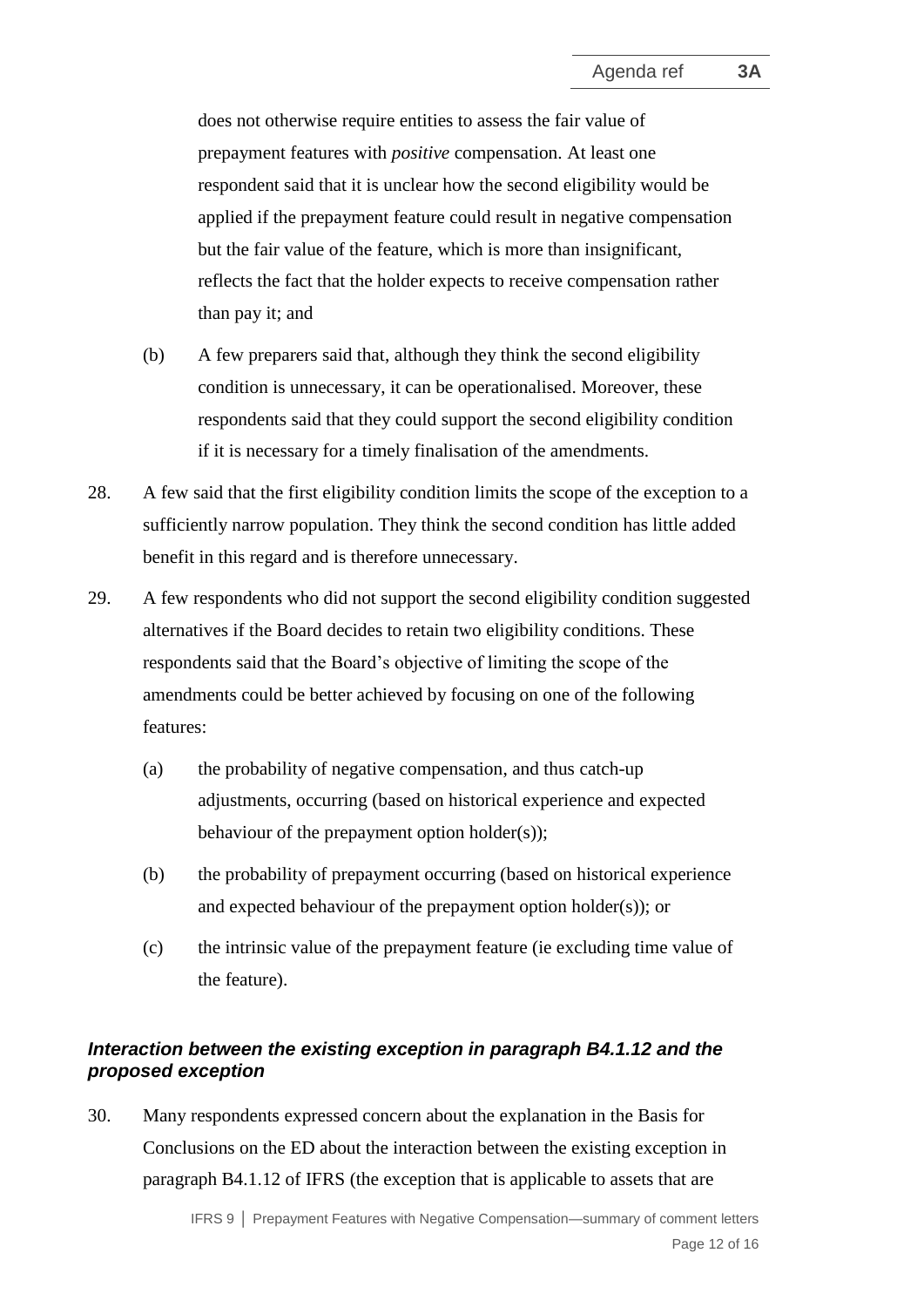acquired at a premium or discount but are prepayable at the contractual par amount) and the exception proposed in the ED. Paragraph BC19 in Basis for Conclusions on the ED observes that those two exceptions are mutually exclusive because a financial instrument cannot meet the conditions (as drafted in IFRS 9 and the ED, respectively) for both exceptions. However, respondents said it is unclear why those exceptions should be mutually exclusive and expressed the view that the proposed exception should apply equally to financial assets that are originated and acquired (eg in a business combination).

#### **Question 3—Effective date**

- 31. Respondents had mixed views about the proposed effective date. More than half of the respondents agreed that the effective date of the amendments should be the same as the effective date of IFRS 9; that is, annual periods beginning on or after 1 January 2018. These respondents generally agreed with the Board's rationale set out in the Basis for Conclusions on the ED. Others said they would prefer a later effective date; specifically, annual periods beginning on or after 1 January 2019 (with early application permitted) because this would allow jurisdictions with translations and/or endorsement processes to finalise such activities before the mandatory effective date. Some respondents noted that such a later effective date would ease the burden for those entities that otherwise would need to prepare their financial statements using IFRS Standards as issued by the Board and IFRS Standards as endorsed by their jurisdictional authority.
- 32. A few respondents from jurisdictions with endorsement processes noted that having a later effective date would still have the result that an entity would need to change the classification of particular financial assets. That is, financial assets with prepayment features that may result in negative compensation would be classified at fair value through profit or loss when an entity initially applies IFRS 9 and then may be classified at amortised cost or at FVOCI when the entity subsequently applies the amendments. For this reason, some of these respondents supported the proposed effective date even though there is a risk that the amendments would not be endorsed by then. They stressed that it is of utmost importance that the amendments are finalised as soon as possible.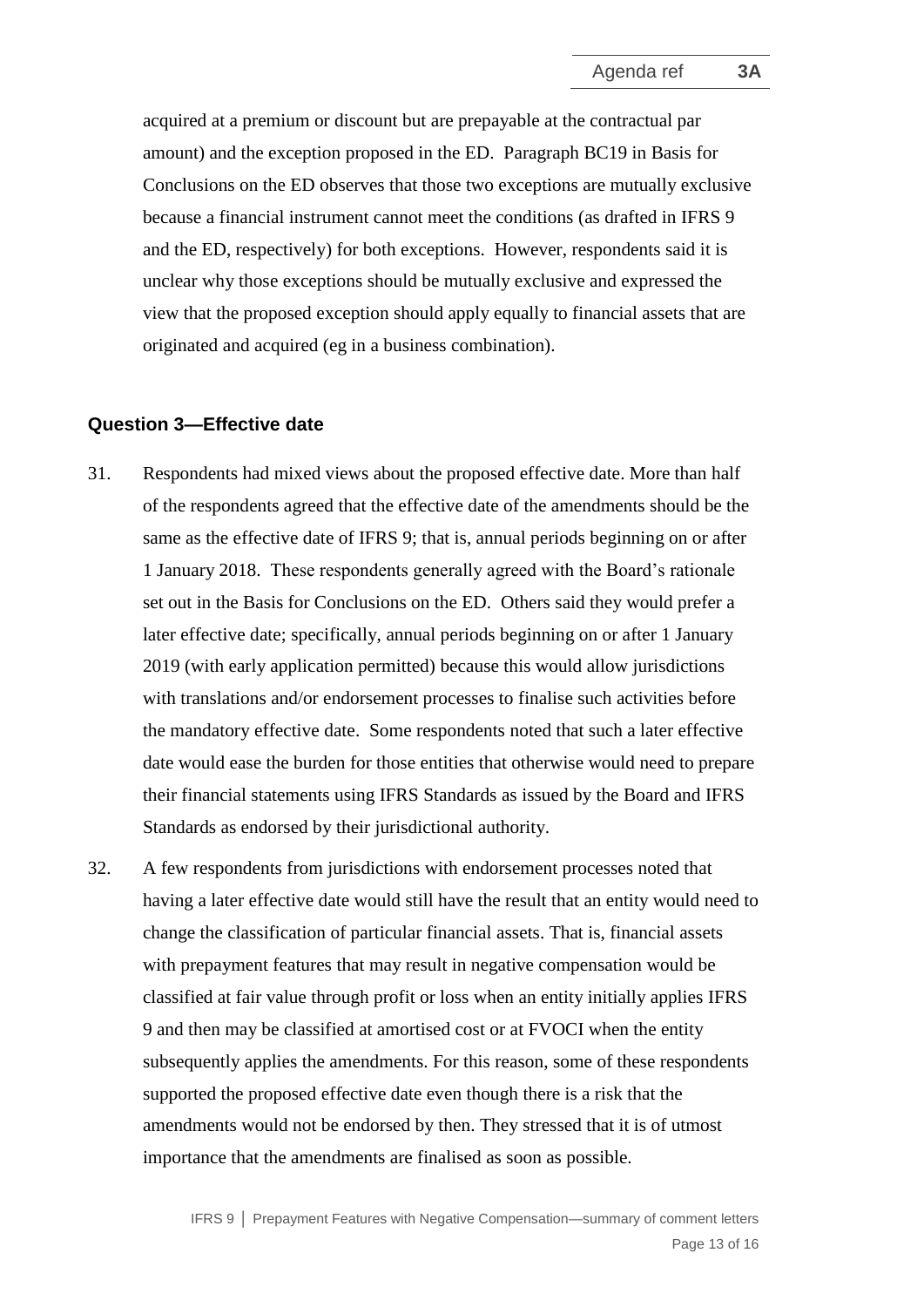## **Question 4—Transition**

#### *Retrospective application and transition provision*

- 33. Nearly all respondents who answered this question agreed with retrospective application of the amendments and most agreed with the specific transition provision proposed in the ED (described in paragraph 5 of this paper). However, most of those respondents who did not support the second eligibility condition noted that the specific transition provision would be unnecessary if that condition were removed.
- 34. A few respondents said it could be challenging in some cases to determine the fair value of the prepayment features on the basis of the facts and circumstances that existed at the initial recognition of the financial asset. In those cases, they said that the assessment should instead be performed on the basis of the facts and circumstance that exist at the date of initial application of the amendments.

## *Transition provisions for those entities that apply IFRS 9 before they apply the amendments*

35. Some respondents who supported an effective date later than annual periods beginning on or after 1 January 2018 said that any relevant transition provisions in Section 7.2 of IFRS 9 should be available again when the amendments are first applied. Some respondents specifically mentioned the provisions related to the fair value option, applying the effective interest method and impairment, as well as the relief from restating prior periods.

#### **Question for the Board**

Do the Board members have any questions on the summary of feedback received?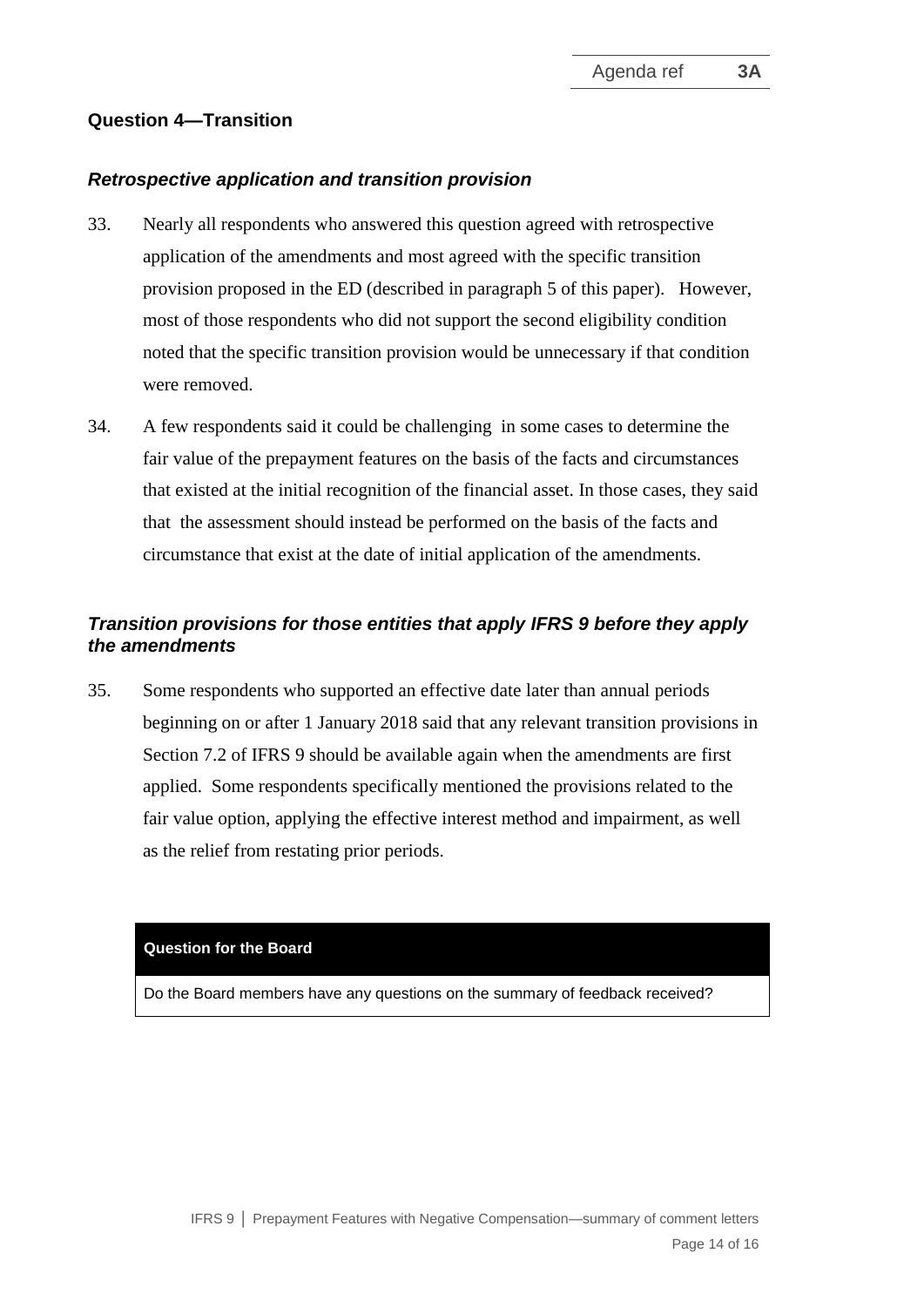## **Appendix: Information on the comment letters**

## *Comment letters*

A1. As at 6 June 2017, we had received 60 comment letters, analysed by geographical region and type of respondents as follows:

## *Comment letter respondents by geographical location*